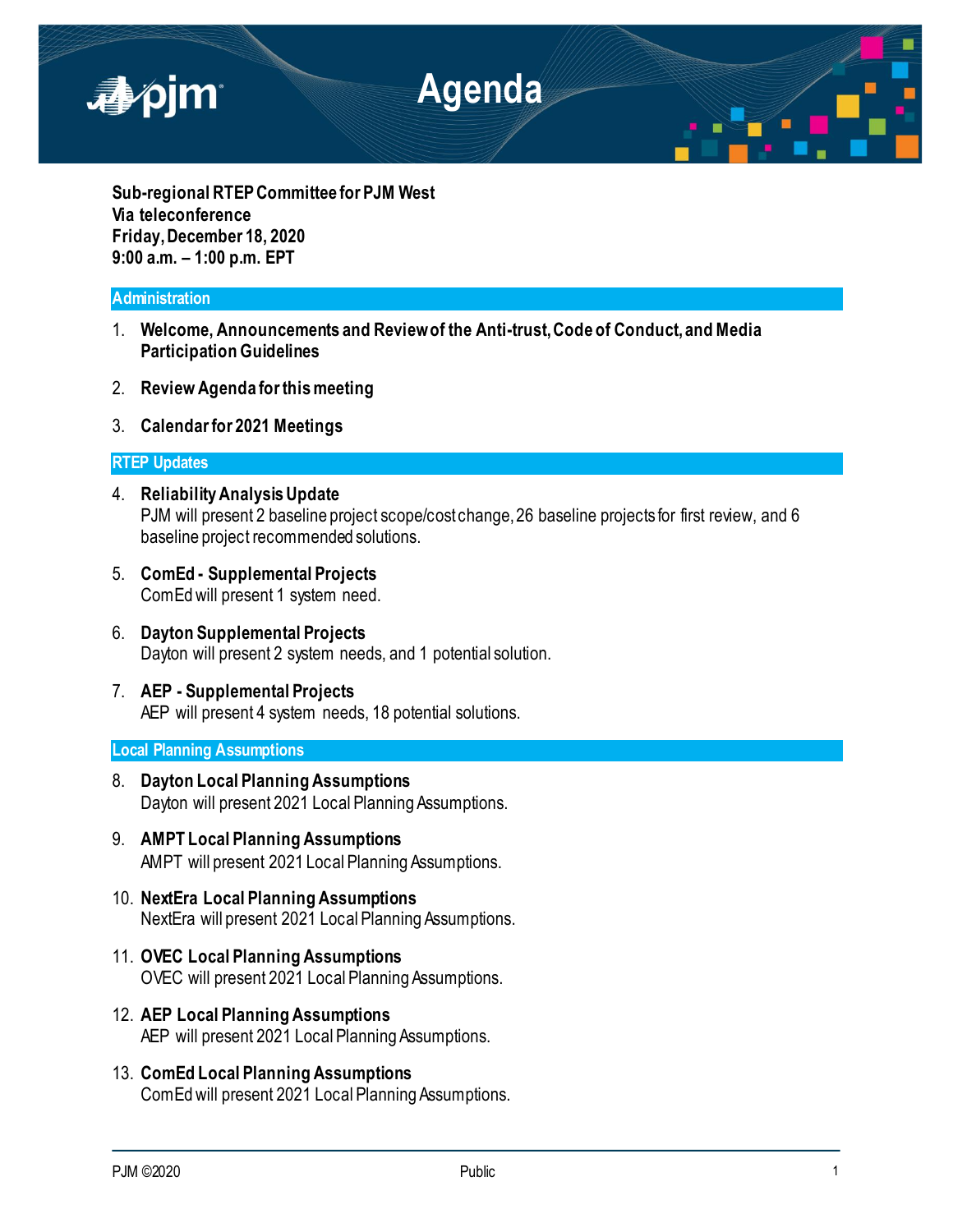

- 14. **DEOK Local Planning Assumptions** DEOK will present 2021 Local Planning Assumptions.
- 15. **DLC Local Planning Assumptions** DLC will present 2021 Local Planning Assumptions.
- 16. **EKPC Local Planning Assumptions** EKPC will present 2021 Local Planning Assumptions.
- 17. **FirstEnergy Local Planning Assumptions** FirstEnergy will present 2021 Local Planning Assumptions.
- 18. **ITCI Local Planning Assumptions** ITCI will present 2021 Local Planning Assumptions.

# **Informational Only**

- 19. **Informational Only -M-3 Process Needs Status** This spreadsheet allows stakeholders to track process defined in Open Access Transmission Tariff, Attachment M-3 and leading to the development of the supplemental projects.
- 20. **Informational Only –Aggregate Maps for Supplemental Projects** Aggregate geographic representation of supplemental projects not previously included in Local Plan.
- 21. **Informational Only – Planning Community Open Questions** Open questions regarding M-3 projects received through Planning Community.

# **Meeting Wrap Up**

# 22. **Discussion and Comments Regarding the Conduct of the Meeting**

### **Future Meeting Dates**

| January 15, 2021   | 1:00 p.m. $-4:00$ p.m. | Teleconference |
|--------------------|------------------------|----------------|
| February 17, 2021  | 1:00 p.m. $-4:00$ p.m. | Teleconference |
| March 19, 2021     | 1:00 p.m. $-4:00$ p.m. | Teleconference |
| April 16, 2021     | 1:00 p.m. $-4:00$ p.m. | Teleconference |
| May 21, 2021       | 1:00 p.m. $-4:00$ p.m. | Teleconference |
| June 16, 2021      | 1:00 p.m. $-4:00$ p.m. | Teleconference |
| July 16, 2021      | 1:00 p.m. $-4:00$ p.m. | Teleconference |
| August 16, 2021    | 1:00 p.m. $-4:00$ p.m. | Teleconference |
| September 17, 2021 | 1:00 p.m. $-4:00$ p.m. | Teleconference |
| October 15, 2021   | 1:00 p.m. $-4:00$ p.m. | Teleconference |
| Nov ember 19, 2021 | 1:00 p.m. $-4:00$ p.m. | Teleconference |
| December 17, 2021  | 1:00 p.m. $-4:00$ p.m. | Teleconference |
|                    |                        |                |